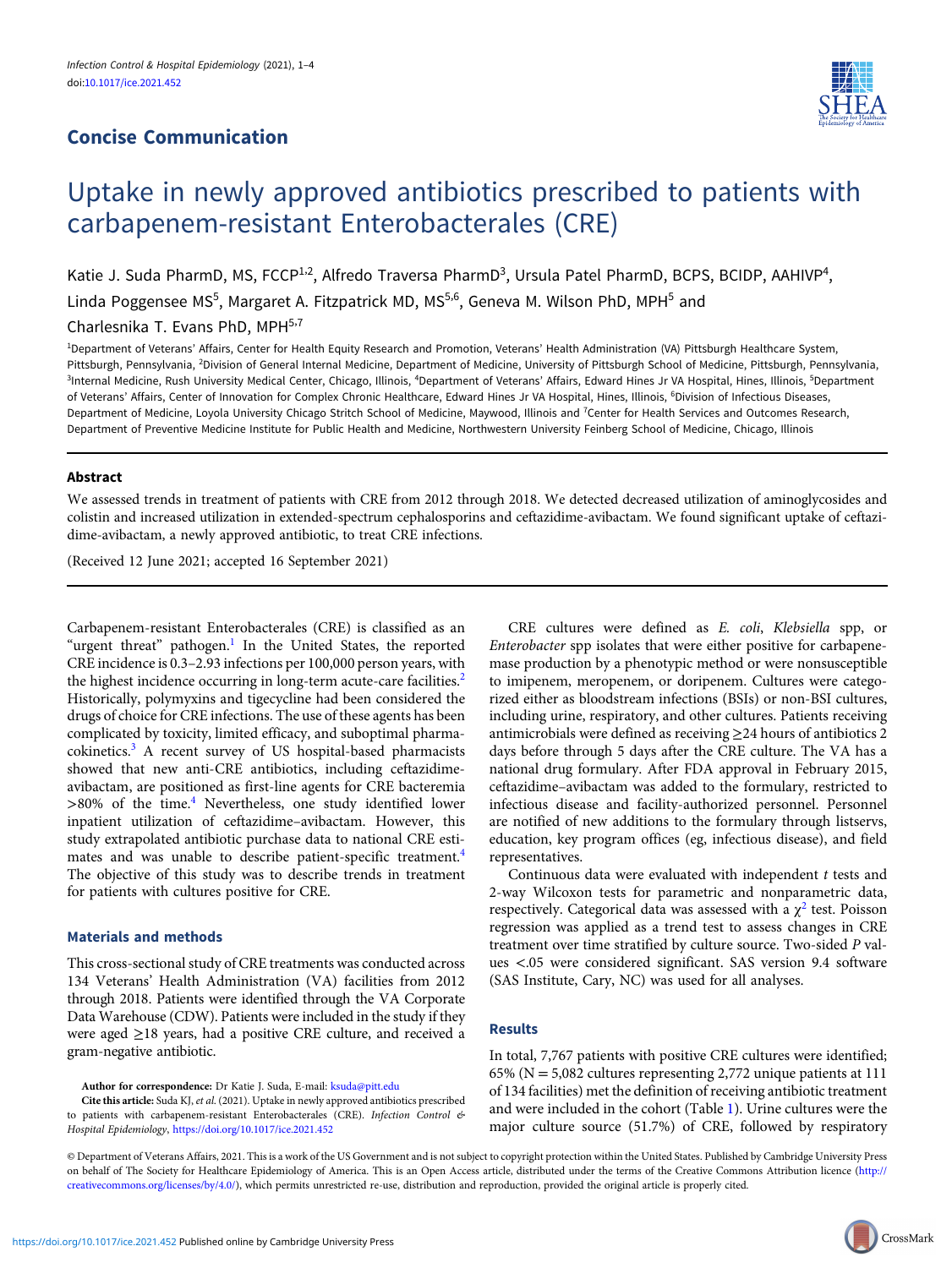<span id="page-1-0"></span>Table 1. Patient Demographic and Medical Characteristics of carbapenem-resistant Enterobacterales (CRE) Cultures Overall and Stratified by Bloodstream Infection (BSI) and Non-BSI

| Characteristic                            | Overall ( $N = 5,082$ )                   | $BSI (N = 697)$                          | Non-BSI ( $N = 4,385$ )                   | P Value |
|-------------------------------------------|-------------------------------------------|------------------------------------------|-------------------------------------------|---------|
| Age, mean y (SD)                          | 71.7(11.8)<br>Range, 19-100<br>Median, 71 | 70.5(12.1)<br>Range, 29-99<br>Median, 69 | 71.9(11.8)<br>Range, 19-100<br>Median, 71 | .0049   |
| Sex, no. (%)                              |                                           |                                          |                                           |         |
| Male                                      | 4,935 (97.1)                              | 661 (13.4)                               | 4,274 (86.6)                              | .0001   |
| Female                                    | 147(2.9)                                  | 36(24.5)                                 | 111 (75.5)                                |         |
| <b>Comorbidity scores</b>                 |                                           |                                          |                                           |         |
| Charlson comorbidity<br>Index, mean (SD)  | 3.7(3.1)<br>Range, 0-6<br>Median, 4       | 3.6(3.1)<br>Range, 0-14<br>Median, 3     | 3.7(3.1)<br>Range, 0-18<br>Median, 4      | .2158   |
| Gagne index, mean (SD)                    | 12.4(22.4)<br>Range, 1-195<br>Median, 0   | 12.8 (25.4)<br>Range, 1-195<br>Median, 0 | 12.3 (21.9) Range,<br>1-195 Median, 0     | .6499   |
| Race and ethnicity, no. (%)               |                                           |                                          |                                           |         |
| White, non-Latine                         | 2,041 (40.2)                              | 221 (10.8)                               | 1,820 (89.2)                              | < .0001 |
| Black, non-Latine                         | 1,208 (23.8)                              | 165(13.7)                                | 1,043(86.3)                               |         |
| Latine                                    | 1,590 (31.3)                              | 268 (16.9)                               | 1,322 (83.1)                              |         |
| Other                                     | 77(1.5)                                   | 12(15.6)                                 | 65 (84.4)                                 |         |
| Missing                                   | 166(3.3)                                  | 31(18.7)                                 | 135 (81.3)                                |         |
| Facility geographic region, no. (%)       |                                           |                                          |                                           |         |
| Northeast                                 | 1,028 (20.2)                              | 111(10.8)                                | 917 (89.2)                                | < .0001 |
| Midwest                                   | 554 (10.9)                                | 49 (8.8)                                 | 505 (91.2)                                |         |
| South                                     | 1,426(28.1)                               | 226 (15.8)                               | 1,200 (84.2)                              |         |
| West                                      | 612(12.0)                                 | 65 (10.6)                                | 547 (89.4)                                |         |
| Puerto Rico                               | 1,462 (28.8)                              | 246 (16.8)                               | 1,216 (83.2)                              |         |
| Facility complexity, no. (%) <sup>a</sup> |                                           |                                          |                                           |         |
| High complexity                           | 4,937 (97.1)                              | 681 (13.8)                               | 4,256 (86.2)                              | .6245   |
| Moderate complexity                       | 94(1.8)                                   | 10(10.6)                                 | 84 (89.4)                                 |         |
| Low complexity                            | 51(1.0)                                   | 6(11.8)                                  | 45 (88.2)                                 |         |
| Organism isolated in CRE culture, no. (%) |                                           |                                          |                                           |         |
| E. coli                                   | 405 (8.0)                                 | 37(9.1)                                  | 368 (90.9)                                | .0042   |
| Klebsiella spp                            | 3,464 (68.2)                              | 505(14.6)                                | 2,959 (85.4)                              | .0086   |
| Enterobacter spp                          | 1,213(23.9)                               | 155 (12.8)                               | 1,058 (87.2)                              | .0088   |
| Culture location, no. (%)                 |                                           |                                          |                                           |         |
| Hospital                                  | 1,617(31.8)                               | 227 (14.0)                               | 1,390 (86.0)                              | .7696   |
| Long-term care                            | 2,725 (53.6)                              | 372 (13.7)                               | 2,353 (86.3)                              |         |
| Outpatient                                | 162(3.2)                                  | 25(15.4)                                 | 137 (84.6)                                |         |
| Missing                                   | 578 (11.4)                                | 73 (12.6)                                | 505 (87.4)                                |         |

a VA facilities are classified by complexity: levels 1a–c were high complexity, level 2 was moderate complexity, and level 3 was low complexity. Facility complexity is based on patient characteristics, clinical programs, and teaching programs.

(20.1%), blood (13.7%), and other (14.5%). Most (97.1%) cultures were identified in high complexity facilities, most commonly in the southern United States (28.1%) and Puerto Rico (28.8%). The BSI group was significantly younger than the non-BSI group, but comorbidity scores were similar (Table 1). African Americans and Latines were significantly more likely to have CRE BSI cultures than whites. The frequency of BSI CRE isolates increased significantly (Supplementary Table [1](https://doi.org/10.1017/ice.2021.452) online).

In total, 4,385 patients with non-BSI CRE cultures received antibiotics: 37.7% received fluoroquinolones, 35.0% received extended-spectrum cephalosporins (cefepime and ceftazidime), 29.8% received penicillins, 29.4% received carbapenems, 21.2% received aminoglycosides, 18.8% received polymyxins, and 4.2% received ceftazidime–avibactam. (Percentages exceed 100% because 36% received multiple antibiotics.) Over the study period, we detected decreased utilization of aminoglycosides (−49.0%;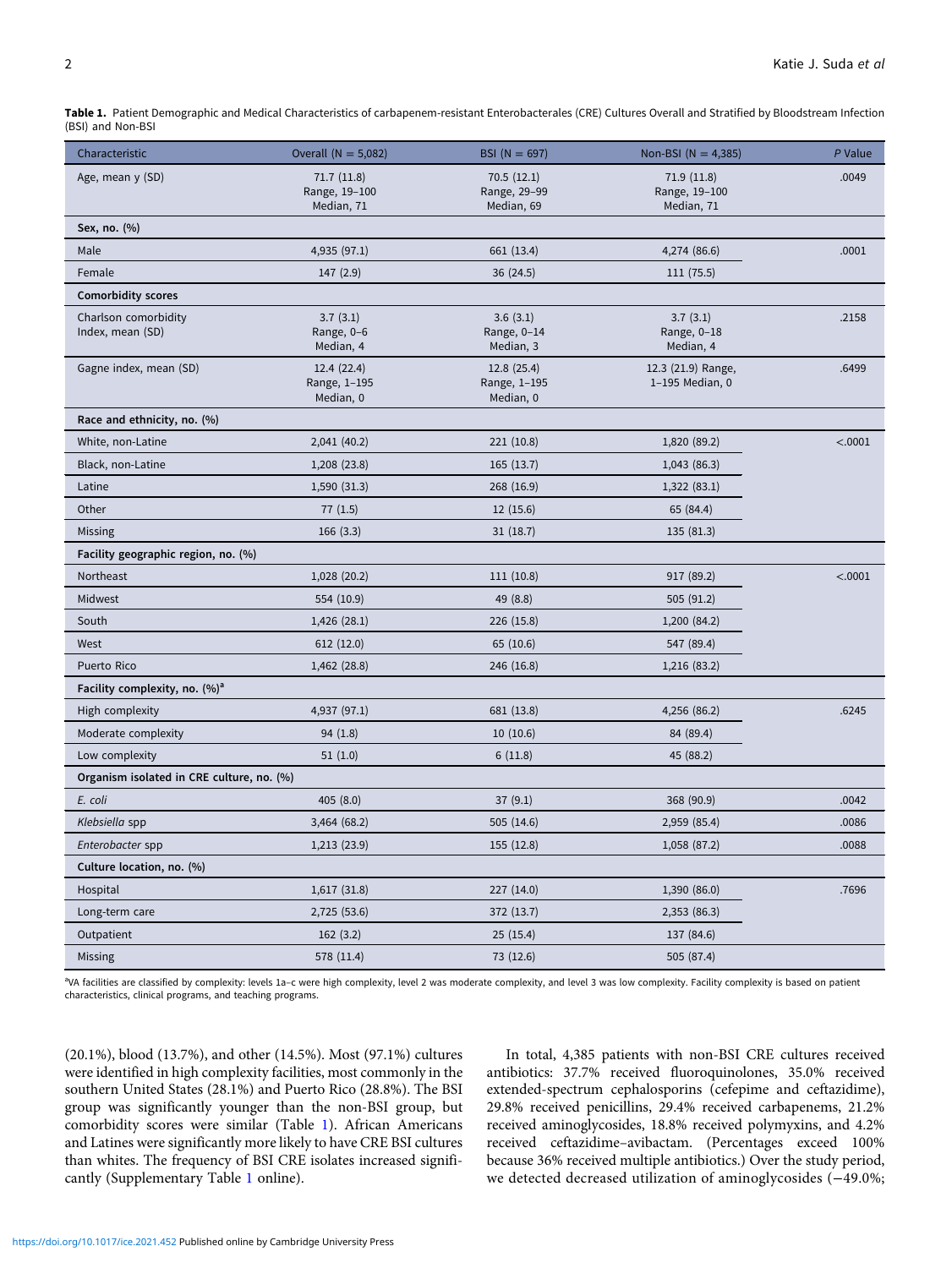

Fig. 1. Trends in antibiotics prescribed to veterans with non-BSI cultures positive for carbapenem-resistant Enterobacterales (CRE). P values for trend: aminoglycosides <.0001; carbapenems 0.7985; polymyxins <.0001; fluoroquinolones <.0001; extended spectrum cephalosporins <.0001; penicillins 0.4559; and ceftazidime– avibactam. Ceftazidime–avibactam was approved by the US Food and Drug Administration February 2015 and was available for distribution April 2015. Ceftazidime–avibactam was added to the national VA formulary in December 2015 restricted to infectious disease specialists or facility-authorized provider (when infectious disease specialists are not available at the individual facility). Extended-spectrum cephalosporins included third- and fourthgeneration cephalosporins; only ceftazidime and cefepime were prescribed. Cefiderocol was not FDA approved during the study period.

Fig. 2. Trends in antibiotics prescribed to veterans with BSI cultures positive for carbapenemresistant Enterobacterales (CRE). P value for trends: aminoglycosides 0.0026; carbapenems 0.4741; polymyxins .0019; fluoroquinolones .6411; extended spectrum cephalosporins<.0001; penicillins .7110; and ceftazidime–avibactam.[2](#page-3-0) Ceftazidime–avibactam was approved by the US Food and Drug Administration February 2015 and was available for distribution April 2015. Ceftazidime–avibactam was added to the national VA formulary in December 2015 restricted to infectious disease specialists or facility-authorized provider (when infectious disease specialists are not available at the individual facility)[.3](#page-3-0) Extended-spectrum cephalosporins included third- and fourth-generation cephalosporins; only ceftazidime and cefepime were prescribed. Cefiderocol was not FDA approved during the study period.

 $P < .001$  for trend) and polymyxins (-79.7%;  $P < .001$ ) and increases in extended-spectrum cephalosporins (111.1%; P < .001) and ceftazidime–avibactam (433.0%;  $P < .001$ ) (Fig. 1). In 2018 (the last study year), 22.7% of CRE non-BSI patients received ceftazidime–avibactam and 4.5% received polymyxins (vs 22.2% in 2012).

Among 697 with CRE BSI, 53.4% received carbapenems, 40.3% received aminoglycosides, 39.3% received polymyxins, 32.9% received penicillins, 32.6% received extended-spectrum cephalosporins, 26.1% received fluoroquinolones, and 11.6% received ceftazidime–avibactam. Over the study period, we detected decreases in aminoglycosides (−58.0%; P < .0026 for trend) and polymyxins (−72.6%; P < .002) and increases in extended-spectrum cephalosporins (385.5%;  $P < .001$ ) and ceftazidime–avibactam (154%;  $P < .001$ ) (Fig. 2). In 2018, 54.1% of CRE BSI patients received ceftazidime–avibactam and 11.9% received polymyxins (vs 41.9% in 2012).

#### **Discussion**

This national study was the first to evaluate prescribing trends in patients with confirmed CRE. In the non-BSI and BSI groups, ceftazidime–avibactam use increased dramatically and aminoglycoside and polymyxin use decreased. The significant increase in ceftazidime–avibactam is consistent with the results of a recently published national survey of Infectious Diseases pharmacists, where ceftazidime–avibactam was preferred to polymyxins for CRE.[4](#page-3-0) Likewise, national hospital claims demonstrated increases in ceftazidime–avibactam and decreases in polymyxins; however, in contrast to this study, these authors did not confirm that patients had positive CRE cultures.<sup>[5](#page-3-0)</sup> Finally, these results are consistent with IDSA guidance on the treatment of resistant gram-negative infections, which recommend ceftazidime-avibactam and other newer β-lactam antibiotics for CRE infections.[6](#page-3-0)

Interestingly, extended-spectrum cephalosporins also increased, likely empiric use prior to confirmed CRE, and may reflect a shift from empiric use of anti-pseudomonal penicillins. Such shifts may have been prompted by increasing recognition during our study period of nephrotoxicity risk with the empiric antibiotic combination of vancomycin and piperacillin–tazobactam.

In this study, persons with CRE-BSI were younger than those with other infection sources. These results echo other findings